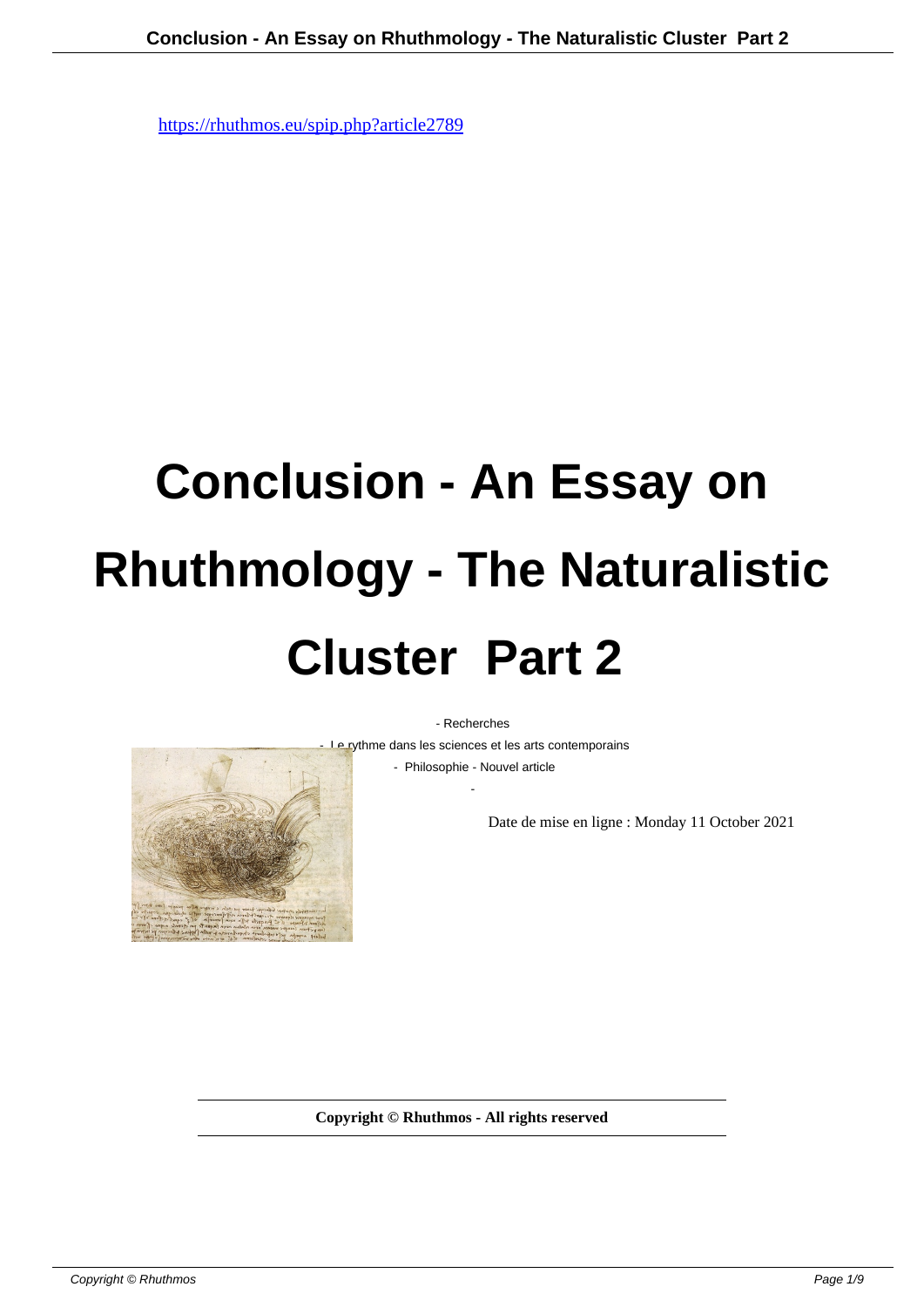## **[Main Fea](https://rhuthmos.eu/spip.php?article2790)tures of the Naturalistic Cluster**

A first important result of our analysis has been to show that, despite obvious differences, Deleuze and Guattari shared fundamental views with Serres and Morin.

2.1 Methodologically and epistemologically, the dynamic perspective advocated in A Thousand Plateaus was very close to that defended in The Birth of Physics and not far removed from that presented in Method, even if the latter might seem almost opposite at first glance.

 2.1.1 We remember that, to oppose both pure materialism and pure culturalism, which for him were two sides of the same coin, Morin considered thinking and knowing as activities that never rested and never stopped at any point. Thinking and knowing entailed constant circulation and looping between the three main domains: physics, biology, and socio-anthropology. However, such circulation and looping were supposed to allow the progressive construction of a synthetic view of the universe and of man. This method was what he called "en-cyclo-peding" knowledge and what he is still famous for today but not always well understood.

 2.1.2 As for Deleuze and Guattari, they explained in their introductory chapter that developing a theory was not a question of *imitating* the structures of the world, like in traditional philosophy, nor even of *mimicking* the multiplicity and the fluidity of the world, like in modernist philosophy, but of *participating* in it. Thought therefore had to find a path similar to that of the world itself and this was possible by considering knowledge as fundamentally "molecular," "mobile" and "rhizomatic," which meant putting forward the absolute indeterminacy of the connections between heterogeneous entities and the desire to participate in proliferating multiplicities composed of heterogeneous transforming lines.

 2.1.3 This argument was elaborated further in the "Treatise on Nomadology" presented in Chapter 12, which was remarkably illustrated by the Ancient rhuthmic physics recently brought to light by Michel Serres. From him they explicitly borrowed the idea that science had followed since Antiquity two opposite models: one "metric," the other "fluid," that only the latter favored innovative and disruptive kinds of thought, while the former channeled any critical and imaginative attempt into the deterministic dominant order. From Serres, they also borrowed the main features of this second model. By contrast with "State or Royal science," which dealt with "ideal essences," "minor science" and "nomad thought," such as those developed by Archimedes and Lucretius, dealt with "vague, vagabond or nomadic, morphological essences," which were not inexact nor exact but "anexact yet rigorous." Contrary to State or Royal science, which promoted the Aristotelian hylomorphic model to describe the relation between form and matter, nomad science was characterized by an attention to the specificities of the content, which was not reducible to "homogeneous matter," as well as to the specificities of the expression, which could not be reduced to "pure form." Generally speaking, nomad science gave primacy to "problems," "accidents," "events," "affections," and no longer to "theorems," "essences," "specific differences," and "genus."

2.1.4 In short, the model of minor science, which Deleuze and Guattari called the "dispars," was a plainly rhuthmic model opposed in every respect to the standard model they called for its part the "compars." It involved a "smooth space" populated, like the sea, by heterogeneous entities, instead of an homogeneous "striated space." It aimed to "seize or determine singularities in the matter," by reaching "vague essences" or "hacceities," instead of "constituting general form[s]." It was used to the "following-up" of multiplicities, singularities and events provoked by exterior "vortical flows" and unexpected "clinamens," instead of "reproduction," "deduction" and "induction," which in "royal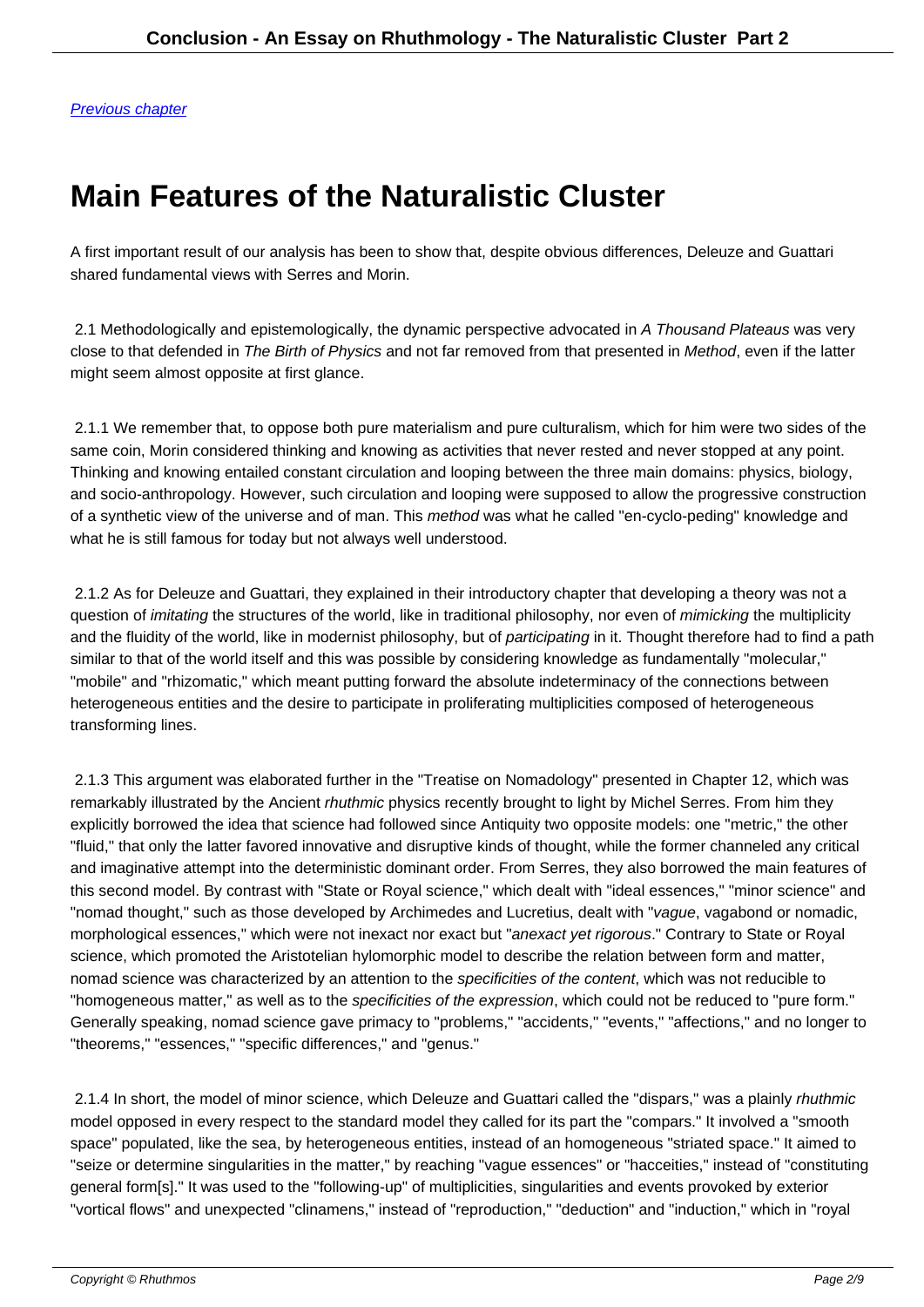science" were deemed independent of the context.

 2.1.5 Compared to this promotion of heterogeneous and dispersive forms of knowledge, Morin seemed to go in the exact opposite direction. He strongly advocated a synthetical approach based on recurrence, loops and progressive integration. But, as we have already noticed, this opposition appears much less rigorous if we consider the whole of Deleuze and Guattari's book which constitutes a sum of fairly well integrated studies which intends to cover the entire universe in a completely unified perspective. In addition, both Deleuze & Guattari and Morin actually tended towards the opposite position. By contrast with Descartes, Morin did not consider method to be exterior to phenomena. He insisted that if there was a "meta-systemic point of view," it was not hanging over the three main domains on a mysterious exterior position but was located in the circulation itself between those domains: "The meta-system can only be a retroactive/recursive loop." And for their part, Deleuze and Guattari were aware of the limits of the opposition between "dispars" and "compars," that is why they finally emphasized the necessary interplay between the two forms of science: in fact, they admitted, both were equally useful. Finally, both conceptions of knowledge remained essentially dynamic, at least in two fundamental senses : on the one hand, none of them could rest on eternal ideas or on perfectly stable matter; on the other hand, by advocating dispersion and rhizomatic thinking, Deleuze and Guattari wanted to transform philosophy into an essentially active discourse that would instill action and revolution into the reader's mind, just as Morin tried to find in the synthesis power of the loop a theoretical way to capture the most essential dynamics of the universe and to re-inject it into the scientific thought. In other words, methodologically and epistemologically speaking, both Morin's and Deleuze and Guattari's books were clearly meant as a rhuthmic pieces of theory participating directly in material, living and social flows.

 2.1.6 In fact, this was not the first time that thinking and knowing were recognized as essentially flowing and that the scientific quality of a thought was explicitly related with its way of flowing, i.e. with its being *rhuthmic*. This had been, in the 17th and 18th centuries, the main concern for a few philosophers such as Spinoza, Leibniz, and Diderot (see Michon, 2015a, 2018b). This was also, yet in different ways, a central issue, at the end of the 19th and the beginning of the 20th century for Bergson and Whitehead. Morin's as well as Deleuze and Guattari's attempts were each clearly part of this trend while benefiting from the latest scientific advances of the second half of the 20th century.

2.2 Strikingly, Deleuze and Guattari also shared with Morin a few important operative concepts.

 2.2.1 Either under the guise of the "fold" of the primordial molecules upon themselves, or that of the "interaction" between seed and environment, enzyme and prebiotic soup, or that of the "action and reaction" from center to periphery of the stratum, or that of the "interaction" between the animals populating a particular stratum and the "associated or annexed milieus," Deleuze and Guattari clearly recognized the role of the "loop" principle, without though making it, as Morin, a decisive tool in their description.

 2.2.2 Likewise, both Morin and Deleuze & Guattari placed the concept of "machine" at the center of worldviews that similarly encompassed natural cosmos, human societies and states, while admittedly reaching different conclusions which we will comment on below.

 2.2.2.1 We remember that Morin introduced the concept of "machine" to overcome the limitations of those of "system" and "organism," which ensured a holistic view at the expense of the concepts of "action," "creativity" or "emergence." This is why he first coined the portmanteau "organizaction" for "active organization," then finally suggested to use the term "machine" in order to describe the most general form of beings in a universe fundamentally dynamic and creative. These "machines" were naturally not to be taken as mechanical or clockwork systems as in the 17th, 18th and 19th centuries, nor even as cybernetic artifacts as in the 20th century, but as in the latest biological theory. Machines were productive either of *fabrication* when work was "mainly organizing and multiplying of the same," or of *creation*, when preponderance was given to "the generativity of the system and the newness of the product." Every physical or living being, "whose activity included work, transformation, and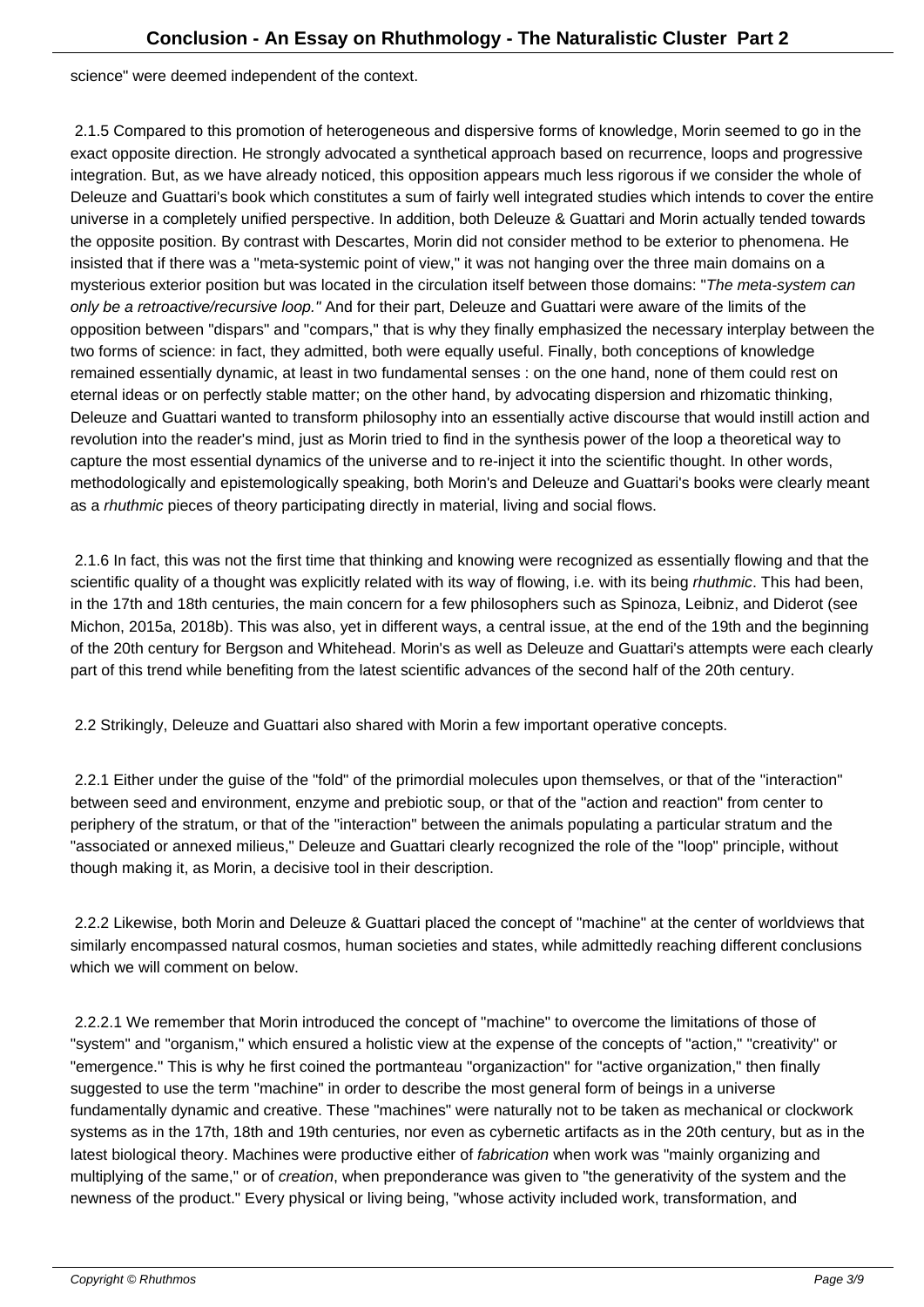production," could therefore be conceived "as a machine." Strikingly, the term "machine" would then denote, Morin suggested, a "complex sets or arrangements" combining "creation and production." In this sense, machines were the basic units that allowed the unfolding of the evolutionary process of matter (see Vol. 4, p. 240 sq.).

 2.2.2.2 Likewise, Deleuze and Guattari used the concept of "machine" in a nonmechanical fashion to denote both the consistency and the creative power of the beings. Any existing concrete system constituted a "machinic assemblage" of "intensive processes" that had to deal, on the one hand, with the actual strata and layers within which it had appeared and, on the other hand, with the virtual "plane of consistency" or "body without organs" to which it remained nevertheless connected. Their existence was therefore caught in a constant dynamic cycle transforming the virtual side of the being into its actual side and vice versa. We saw that this model, borrowing some of its basic ideas from the very first modern process philosophies principally Spinoza's which differentiated between natura naturans and natura naturata, allowed Deleuze and Guattari to accommodate the findings of the latest biology without yet resorting, as some contemporary biologists had been inclined to do, to the structural model based on biunivocal fixed relationships. The world was not only composed of hierarchically organized beings, nor was it organized like the phonemes of a language, and neither was it completely fluid. It was like a set of mutually expressing strata and layers leaning on a reservoir of potentialities and allowing, in between, the emergence of dynamic machinic assemblages of machinic assemblages. Although they placed more emphasis thant Morin on the play between virtual and actual sides of the beings, just like for him the existence of the latter was therefore "machinelike" in the sense that it was determined by constant dynamics of production, reproduction and destruction.

 2.3 On the cosmological and ontological levels, Deleuze and Guattari's appreciation of the recuperation by Serres of the Ancient atomistic physics of Leucippus, Democritus and Lucretius, and of his stress on the role of Archimedes' fluid mechanics and infinitesimal calculus, was unambiguous. They spoke warmly of them in different occasions in the book and we can consider their views to be broadly compatible. Concerning Morin, the matter is more complex. As we will see below, Deleuze and Guattari's approach remained at a distance on a certain number of points. Nevertheless, we remember that Morin's neo-Democritean and neo-Lucretian view of the rhuthmoi of nature, machines and information almost perfectly extended Serres' inquiry to the latest physics, biology and cybernetics, and therefore this is of no surprise that, although they never mentioned it, Deleuze and Guattari shared also with him a significant number of ontological and cosmological views.

 2.3.1 Deleuze and Guattari's most fundamental aim was strikingly similar to that of Morin: developing a new materialist perspective based on an atomistic conception of matter in constant flux, on a renewed conception of the flow of life, and last but not least on an open conception of the becoming. They clearly shared with him a naturalistic and dynamic perspective inspired not only by the Ancient and Modern atomistic physicists, but also by the Modern biologists and a few Modern thinkers.

 2.3.2 We remember that, at the very beginning of Method, Morin recalled how, from the mid-19th century, classical physics had been deeply challenged by what he called the progressive "invasion of disorders." Its mechanistic and determinist perspective, which made it compare the world to a clock run by immutable laws, had been confronted to a series of disturbing discoveries: the concept of "entropy" or irreversible loss of energy, the discovery of the relation of this loss to the increase in the internal molecular disorder, the introduction of disorder and probability into micro-physics, and finally the recognition of an unregulated expansion of the cosmos. After its final collapse in the first half of the 20th century, the classical worldview, which involved stability, order, hierarchy, general determinism, and laws, had been replaced, from the 1950s, by a new worldview based this time on becoming, disorder, multiplicity, chance encounter (see Vol. 4, p. 207 sq.). In fact, Deleuze and Guattari did not directly comment on these findings physics remained unfortunately outside their concerns but nothing in their own cosmology was in contradiction with them.

 2.3.3 Regarding biology, the proximity was even more obvious. Both Deleuze & Guattari and Morin paid homage to Darwin who had extended the rhuthmic concept of matter as made of mobile and multitudinous molecules to the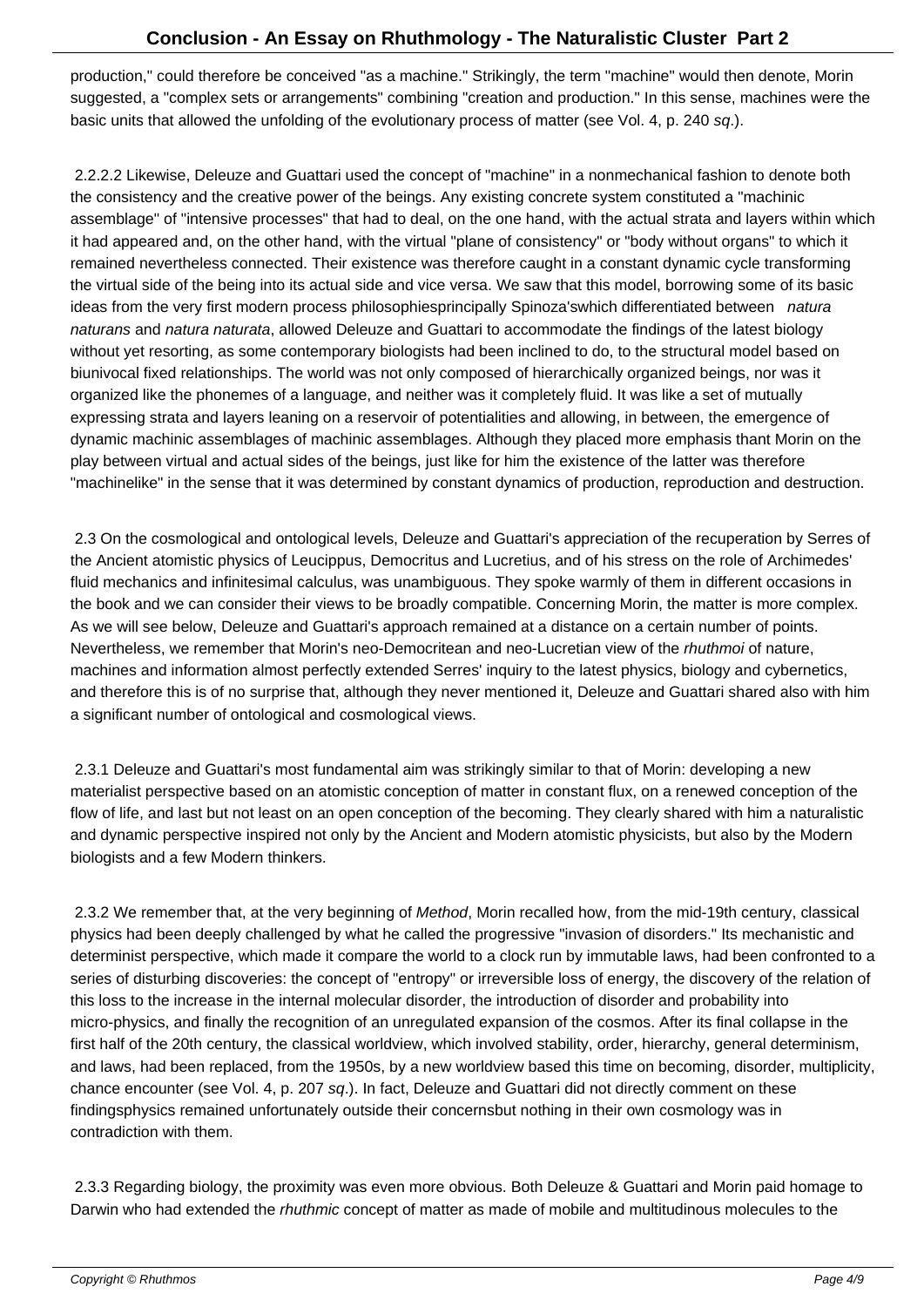organic stratum. Both took advantage of the latest discoveries in molecular genetics. Life was not to be considered any longer as a mysterious power animating matter but as a corpuscular flow organized through codes and unexpected disruptions. Through the concept of "natural selection," living forms were now understood "in terms of populations" and degrees of development "in terms of speed and differential relations."

 2.3.4 Like Morin, Deleuze and Guattari aimed to eliminate entirely any vestige of grand cosmological history. Just like him, they rejected the idealist view developed by Teilhard de Chardin during the first half of the 20th century according to which the increasing complexity of the cosmos reflected a kind of progressive revelation of God through his creation. From the physical to the biological and from the biological to the anthropological, there was no progress, no spiritual elevation.

 2.3.5 Deleuze and Guattari as well as Morin were strongly influenced by the conceptions of time and becoming of philosophers such as Spinoza, Leibniz, Diderot or Nietzsche. Just as time was not for Morin sheer "degradation, progress, sequence nor perpetual cycle" but "rich and complex," that is, allowing accumulation and continuity as well as "emergence" of unexpected phenomena, "novelty" and "creativity," for Deleuze and Guattari time allowed "stratification," "territorialization," and the constitution of various "arrangements," but also "deviations," "asignifying ruptures," and "lines of flight."

 2.3.6 Based on these premises, Deleuze and Guattari proposed a global conception of the evolution of the organic stratum which essentially coincided with Morin's view, although the latter was less finely elaborated while, at the same time, backed by a much larger physical conception. The emergence and evolution of life had been much more complex than it appeared in the usual account. Instead of the common depiction presenting the proliferation of life as a tree whose branches had been multiplying and sometimes falling with time, Deleuze and Guattari proposed a picture that was not any more based on the sole classification of species but on an association between an original process philosophy (that advocated the virtual/tensive/actual ontological trilogy, as well as the expression/double-articulation/stratification cosmological trilogy), genetics, the study of genes and heredity in living organisms, and finally ethology, the study of animal behavior in the environment. Life had been emerging through the passage from the great reservoir of virtualities and potentials to actuality (this was Morin's opinion too, based on Prigogine's and Atlan's contributions on emergence and irreversibility), then it had been developing through a series of overlapping layers (evanescent core, epistrata organized in individual existential territories, parastrata enveloping population genetic codes), whose changes, provoked by processes of de- or reterritorialization, or de- or encoding, interacted, developed at different speeds, here blocking one another, there accelerating one another. As for Morin, although in a more detailed manner, the tree of life was replaced by a complex and dynamic view combining ontological, cosmological, genetic and ethological perspectives.

 2.4 More surprisingly, despite obvious differences which we will return to later, Deleuze and Guattari's conception of culture and that of Morin overlapped on a few important points.

 2.4.1 We remember that after having developed the intimate link between the concept of "active organization" described in the second part, that of "negentropy" and, finally, that of "information," Morin considered the evolutionary process that took place between the first informational loops in proto-living beings and the present human language. The latter, he claimed, was only the latest and most complex result of the former. The universal "double articulation" of current human languages, brought to light by André Martinet, had emerged, according to him, during the "biotization" period. (see Vol. 4, Chap. 11)

 2.4.2 However, communication was not, he noted, only intra-organismic; it also involved the whole ecological niche in which the "informational living machines" lived. This original "eco-communication" with the environment had grown with the progressive "cerebralization" into a "social communication" with the other individuals of the same species. The eco-systems had thus become "extraordinarily complex communicational universes."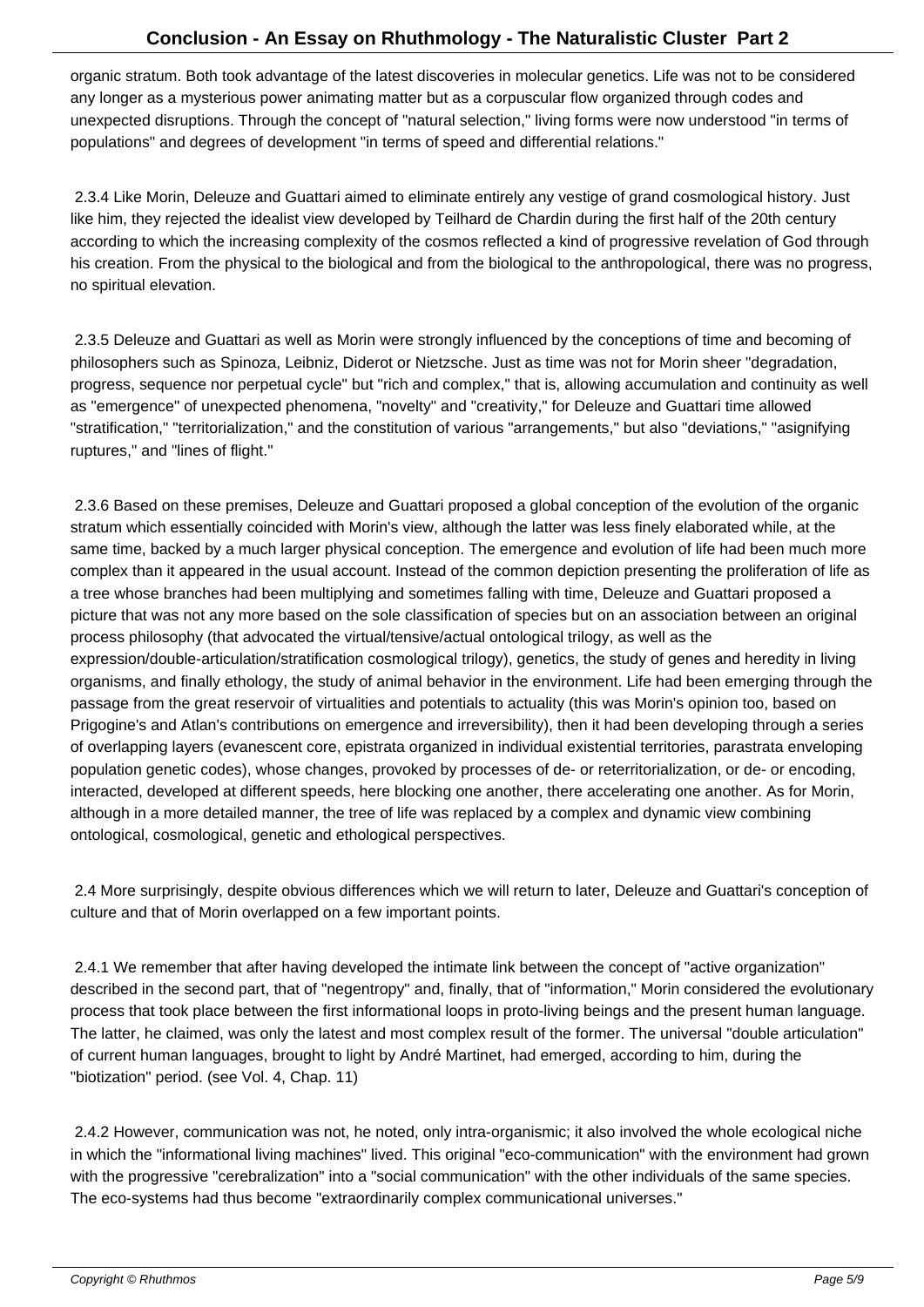2.4.3 Based on these premises, Morin criticized cybernetics and mainstream communication theory for not realizing that "information" was an activity, that it was always strategically actualized according to the pragmatic situation, and that it was not only a transfer of data but was creative, that is, expanding and complexifying the sphere of existence of the living.

 2.4.4 The final result of the random but creative evolution of the bundle life/information through the individual, the species and the eco-systems was the emergence of the "anthro-socio-noological" complex associating living beings with "a cerebral apparatus of unheard-of hypercomplexity"; "a language with a double articulation" by virtue of which humans can "construct ad infinitum very varied and complex noological edifices, narrations, discourses, mythologies, theories, ideologies, etc."; "a culture" which "in the most archaic human societies" provides "a memotheque," a collective memory of data concerning "the environment, the climate, fauna, flora, the world, man," and "a genotheque," a source of negentropy "furnishing information for all technical, practical, social, mythical operations," that is know-how and rules, norms and interdicts "which govern the organization of society and are guides to codes or programs for individual and collective behavior"; formidable State machines, proper to the historical megasocieties, with their "dependent [apparatuses] (army, religion)" and other subsidiary machines such as banks, staffs of enterprises, trusts, holdings, political machines, party machines, etc.; urban agglomerations where the interplay of informational communication is effected in a more and more stochastic fashion" and in an ever increasing number of communication channels and practices; and finally, a "noological sphere" or "set of spiritual phenomena" which in historical societies, i.e. endowed with State and cities, grew thanks to language on top of the "memotheque" and the "genotheque." This sphere was, according to Morin, the "ultimate avatar" of information and comprised "ideas, theories, philosophies, myths, phantasms, dreams" that were "beings of a new type, informational existents".

 2.4.5 Viewed from this global perspective, "information" bridged the divide between physical and human worlds, between the physical and the mind realms. It was fully "grounded in physics," while pertaining, at the same time, to the "most complex entities in nature." It was the most powerful tool which allowed us to finally overcome the modern objectivist dualism that has been so many times criticized since the end of the 19th century without never being entirely dismissed. However Morin concluded his survey on communication theory by alerting against any physicalist reductionism. Since information was "always tied to negentropically organized beings," information should be conceived simultaneously from the physical and from the anthropo-sociogical perspectives. It could not be entirely reduced to physics. Consistently with the epistemological premises introduced in the first and second parts of his book, Morin then emphasized "the necessity of a theoretical mega-system" that integrated both physis, and life, and anthropo-sociology. Information and communication theory had to be elaborated from a much larger perspective than a sheer technical view induced whether from telecommunication or from computer techniques. (see Vol. 4, Chap. 11)

 2.4.6 Although differing, as we will see later, on the ultimate conclusions that should be drawn from these considerations, Deleuze and Guattari globally held a similar position. They agreed with Morin on the absolute need to take into account the pragmatic framework of communication. They fiercely opposed any idea that culture could be considered as a bunch of semiotic networks because what mattered first was the way the "statements" were produced and used by bodies and powers in order to organize life in various assemblages. Signifying, they said, could not be severed from interpreting and implementing power and social relations. The semiotic conception had to be supplemented by *pragmatics*, which in turn implied history, sociology and anthropology.

 2.4.7 Likewise, against the idea, most common in cultural studies of the time, that, due to the principle of arbitrariness of the sign, language and culture were totally independent from the world they insisted, like Morin, that "semiotic systems" and "physical systems" were "in reciprocal presupposition," and, moreover, that their joint becoming resulted from deeper "abstract machines," in other word, that they should be treated according to the same machinic logic.

 2.4.8 This description finally supplemented a view, also close to that of Morin, in which the world, whether under its physical or its cultural forms, was constantly flowing according to various manners and agents capable of modifying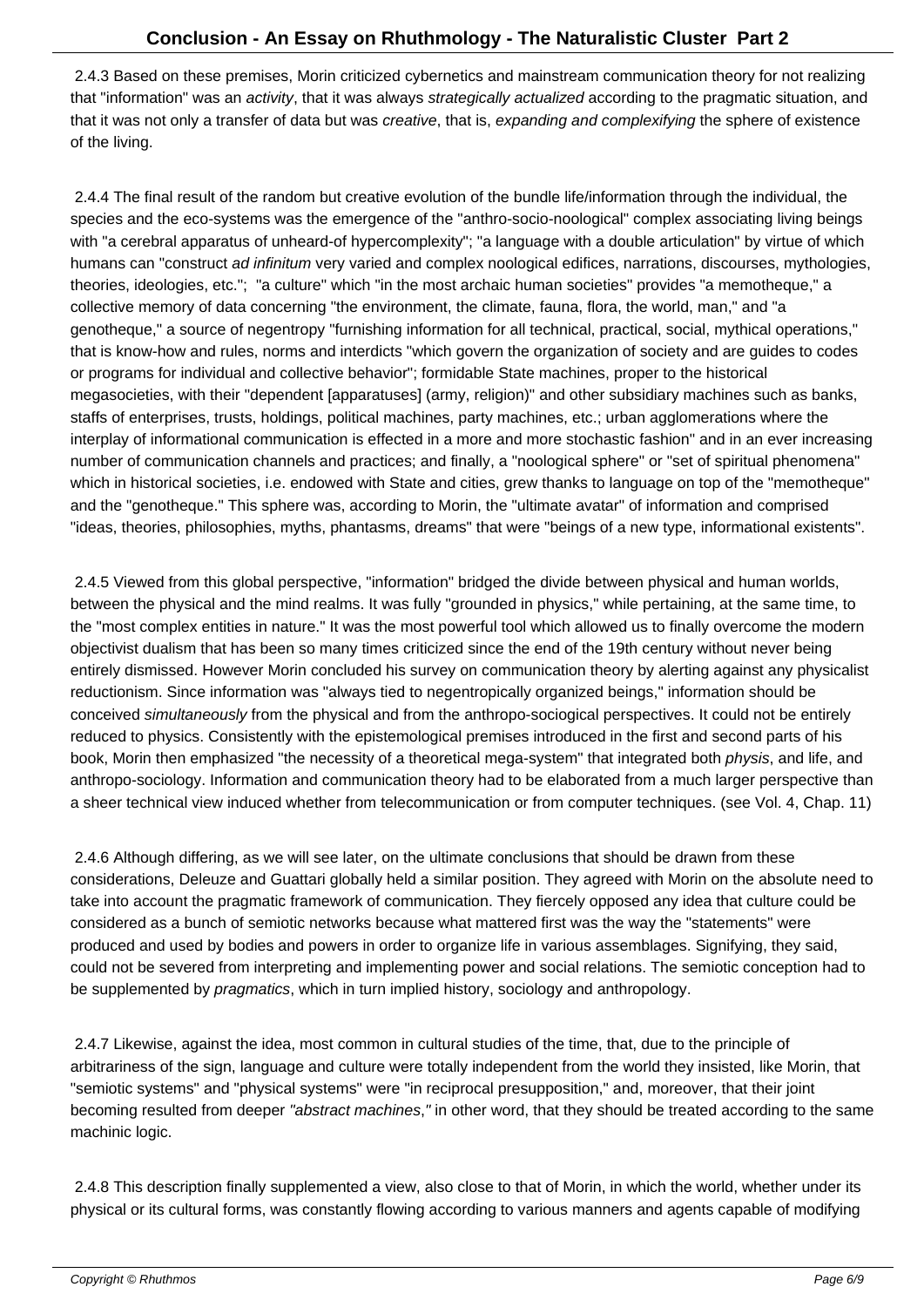$\sigma$  manners, and of which they intended to provide with A *Thousand Plateaus* a kind of "theoretical mega-system," to use Morin's words.

 2.5 Likewise, Deleuze and Guattari's theory of individuation and self, which was appended to their cosmology, their ontology, their theory of machine, and their theory of culture was actually not so far removed from that of Morin, which actually relied on almost the same sources.

2.5.1 Morin concentrated on what he called the "self" *[le soi]* of the individual, a kind of modern version of the essence of the Spinozist "mode" or the Leibnizian "monad." Apart from the artificial ones, machines were endowed with auto-generativity, in other words, with a way to produce, organize, reorganize, maintain, and even develop, at least for a certain period of time, their "self." Physical as well as living beings were machines producing "a certain form of equilibrium, a certain form of stability, a certain form of constancy," through a "recursive loop" integrating multiple and diverse loops (circulation of energy, blood, air, hormones, food, nervous impulses, etc.). For living beings, this state was what Walter Bradford Cannon had named in 1926 "homeostasis" (see Vol. 4, p. 244 sq.).

 2.5.2 In a way, Morin could seem to reintroduce a substantial subject. He made the self result from a central "competence" or "aptitude." But one wonders if this apparent regression was not due only to a certain inaccuracy in Morin's expression. As a matter of fact, his extreme extension of the concept of machine seemed to exclude any reference to a substantial subjectivity. The former applied, he said, to "all active organizations known in the universe," except perhaps to the atom. Every star was "the most archaic of machines, the most archaic of regulatory system." Every atmospheric whirlwind or aquatic swirl was a "wild motor," or a "protomachine." Every living being was a "machine" or an "active organization." Now, since all of these machines were able, thanks to recurring loops, to maintain, at least for a time and despite the perturbations and accidents, their specificity or their singularity, all of them were endowed with a "self." However this self was not prior to the activity of the machine considered but was clearly a correlate of it. To describe this particular kind of being oneself in and through time, that is to say this way of reaching an apparent "steady state" thanks to a "constant instability," Morin even proposed the term "meta-instability," which surprisingly was going even further in the direction of desubstantialization of the self than Deleuze and Guattari's reference to that of "meta-stability."

 2.5.3 Deleuze and Guattari, for their part, proposed a theory of individuation principally based on three concepts: "body," "refrain," and "territory." In the chapter devoted to the latter, they carefully described the carving out by animals and by extension by human beings of dynamic territories in natural environment by the complex performances of bodily movements and sonorous expressions. In a sense, it was a remarkable extension, mainly based on ethology, of their previous Tardean sociology to the ecological coexistence of "members of the same species" and of "different species in the same milieu" that is to say, if we apply back this insight to humans, individuals and groups through the dynamic and interactive constitution of their respective living spheres.

 2.5.4 In other words, while Morin put the accent on the "homeostasis" of living systems, Deleuze and Guattari paid more attention, if we may say so, to the "stability" of the "territory" occupied by these systems. Morin looked at living beings from inside their bodies; they looked at them from the outside. However, both were anxious to find a rhuthmic formula of individuation. Just like the "homeostasis" of living systems was the result of constant and sometimes innovative interactions with the milieu, the "territory" established by a living system through the use of a "refrain" was varying through time according to the interactions with other living beings and more generally with the milieu.

 2.5.5 The proximity of Morin's doctrine of self to that of Deleuze and Guattari becomes even more evident when one compares the forebears they respectively claimed. While Deleuze and Guattari explicitly referred to Spinoza and Leibniz without yet citing the concept of conatus or "striving to persevere in being" Morin referred to Diderot. But as one may know, the latter drew part of his own theory of self from Spinoza's concept. Morin's concept of self was then indirectly but clearly related to those of "mode" or "monad." As Deleuze and Guattari's, it was a new answer to an old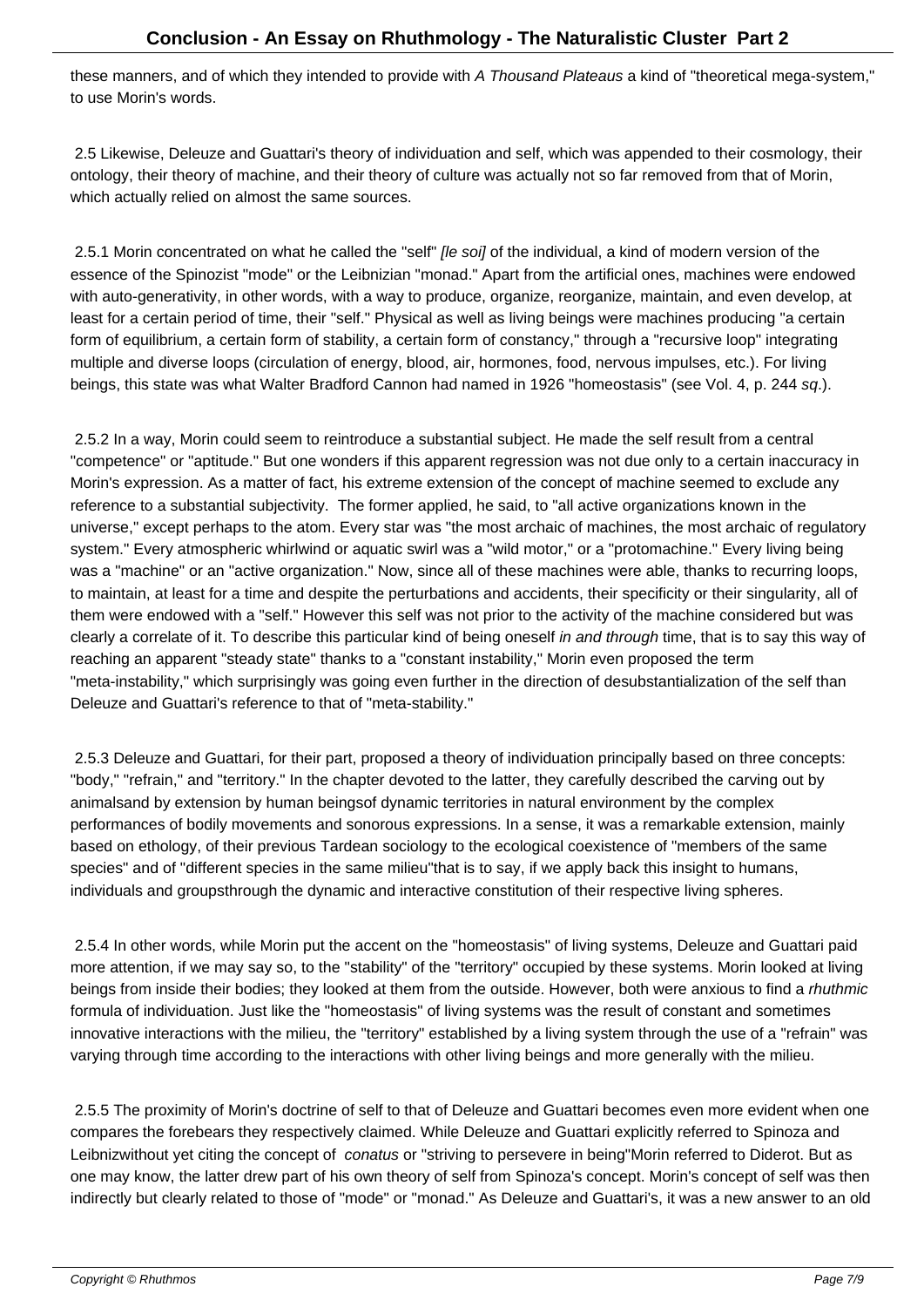question concerning the identity of an unstable yet dynamic and persevering being (see Michon, 2015a; Vol. 2, Chap. 3; Vol. 4, Chap. 10).

 2.6 Finally, even their ethical and political goals were not entirely at odds with one another. We have already seen in Chapter 6 how close Deleuze and Guattari were in this respect to Lefebvre's and Foucault's critiques of the metrics of modern societies and powers, but they also clearly shared a certain number of views with Barthes, Serres and Morin, which were not limited to a common appreciation of the 1968 movement.

 2.6.1 We remember that Morin developed a critique of the "machine-like organization" or the "machinality" of modern societies based on "uniformized rule," "ritual" and "discipline," that clearly echoed those of Lefebvre, Foucault and Barthes, while adding to them an ecological concern that was absent in the works of his contemporaries. He observed that the evolutionary development of "apparatuses," which had become overwhelming with "the upsurge of the social megamachine with its central apparatus, the State," had led to both "the massive enslavement of plants (agriculture) and animals (breeding)" and "the enslavement of enormous masses of humanity" (Morin's italics). Through its administrative, military, police and religious sub-apparatuses, the State, which was the "Apparatus of apparatuses," had "enslave[d] society and organize[d] it into a megamachine." In addition, emphasizing the hubris of the latest industrial societies, Morin warned with great insight that what appeared as simple "regulation" by industrial growth actually "ruined" our "civilizations and cultures" and degraded and threatened with death "living eco-systems" and "by retroaction, humanity itself" (see Vol. 4, Chap. 11).

 2.6.2 In Chapter 9, Deleuze and Guattari developed a critique of modern societies and states that was almost similar. They criticized the view advocated by both Marxist and Durkheimian sociologists who dominated at the time according to which, since the former constituted by themselves systemic wholes, the latter were their legitimate organizers. Without indulging either in "possessive individualism" which was to rise again in the 1980s, they emphasized the segmentation of modern societies into classes, sexes, circles, and that of individual lives into temporal sections. Society as a whole was both a theoretical fiction and a false value, which resulted in most questionable regimes, whether in the "socialist countries" of the Eastern bloc or in the "liberal countries" of the Western hemisphere. Likewise, the individual as a whole was also a fantasy that had supported capitalism from its very beginnings and which now supported the emergence of ultraliberal and authoritarian states like in Brazil, Uruguay, Argentina or Chile. In short, Deleuze and Guattari asserted that the world, at the end of the 1970s, was both centralized around powerful state powers and fully molecularized into "mass individuals." The "segmentation" of modern life had developed along with a tremendous increase in State power which had multiplied into subsystems and had made them "resonate" at its own tempo.

 2.6.3 Surprisingly, the proximity was also striking on the programmatic side. Morin's suggestion to develop "homeorrhesic" societies to replace the "homeostatic" and "authoritarian" model of society which dominated the 20th century strongly resembled Deleuze and Guattari's own political rhuthmic agenda. While 20th century societies had believed hitherto in sheer "homeostasis," that is the return of a system to a particular state based on negative retroaction and regulation, they should now consider to become "homeorrhesic," that is, capable of "returning to their trajectory" while "becoming simultaneously open, creative, and self-regulating" (see Vol. 4, p. 251 sq.). The term homeorrhesis clearly recalled the pre-Platonic concepts of rhuthmos as "way of flowing," but also that of idiorrhythmy elaborated by Barthes. As the reader remembers, the latter had tried to build an ethics and even a politics based on the personal choice of one's way of living, literally of a proper manner to make one's life flow within a community (Vol. 4, Chap. 7). Truly, while he considered a social group even if it was a limited one in which everyone would be able to freely choose the way his or her life flows, Morin suggested a society whose "steady flow" would not impede the possibility for individuals to diverge from it or even oppose it. Barthes's perspective was more focused on the individual, while Morin's was more oriented towards society. Yet in both cases, ethics and politics were thought of as based on the quality of the life flow.

2.6.4 Likewise, Deleuze and Guattari advocated a truly *rhuthmic* perspective based this time on Tarde's sociology.